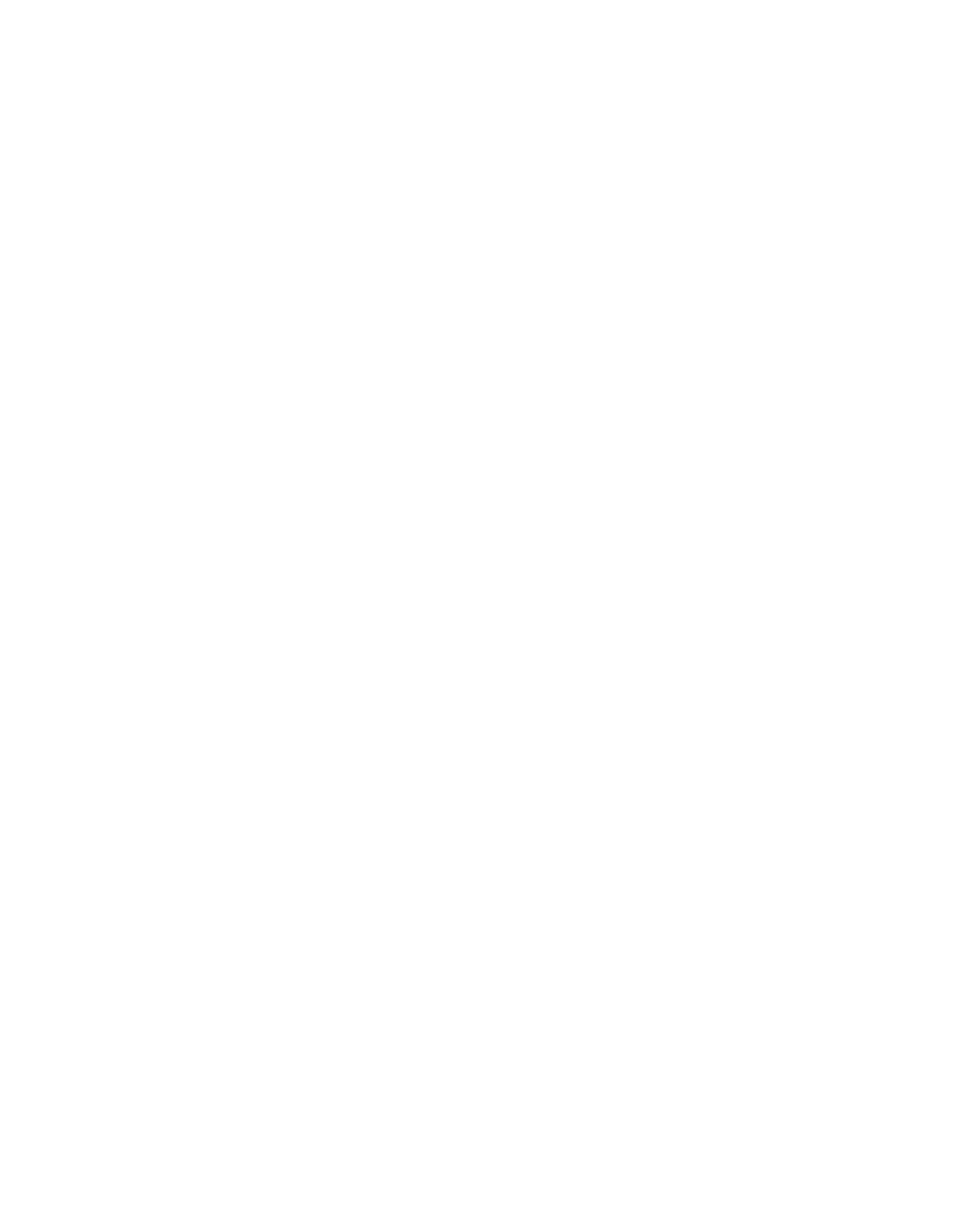## **CHAPTER 33.266 PARKING AND LOADING**

(Amended by: Ord. No. 164014, effective 3/27/91; Ord. No. 164899, effective 12/11/91; Ord. No. 165376, effective 5/29/92; Ord. No. 166313, effective 4/9/93; Ord. No. 167054, effective 10/25/93; Ord. No. 167186, effective 12/31/93; Ord. No. 167189, effective 1/14/94; Ord. No. 169324, effective 10/12/95; Ord. No. 169535, effective 1/8/96; Ord. No. 169699, effective 2/7/96; Ord. No. 170704, effective 1/1/97; Ord. No. 171718, effective 11/29/97; Ord. No. 174263, effective 4/15/00; Ord. No. 174980, effective 11/20/00; Ord. Nos. 175341 and 175358, effective 3/16/01; Ord. No. 175837, effective 9/7/01; Ord. No. 175966, effective 10/26/01; Ord. Nos. 175965 and 176333, effective 7/1/02; Ord. No. 176469, effective 7/1/02; Ord. No. 177028, effective 12/14/02; Ord. No. 177422, effective 6/7/03; Ord. No. 177701, effective 8/30/03; Ord. No. 178172, effective 3/5/04; Ord. No. 178509, effective 7/16/04; Ord. No. 179316, effective 7/8/05; Ord. No. 179845, effective 1/20/06; Ord. No. 179980, effective 4/22/06; Ord. No. 181357, effective 11/9/07; Ord. No. 182429, effective 1/16/09; Ord. No. 183598, effective 4/24/10; Ord. No. 184524, effective 7/1/11; Ord. No. 185974, effective 5/10/13.)

Sections:

33.266.010 Introduction

- Motor Vehicle Parking
- 33.266.100 General Regulations
- 33.266.110 Minimum Required Parking Spaces
- 33.266.115 Maximum Allowed Parking Spaces
- 33.266.120 Development Standards for Houses and Duplexes
- 33.266.130 Development Standards for All Other Development
- 33.266.140 Stacked Parking Areas
- 33.266.150 Vehicles in Residential Zones
- Bicycle Parking
- 33.266.200 Purpose
- 33.266.210 Required Bicycle Parking
- 33.266.220 Bicycle Parking Standards

Loading

- 33.266.300 Purpose
- 33.266.310 Loading Standards

# **33.266.010 Introduction**

This chapter establishes the standards for the amount, location, and development of motor vehicle parking, standards for bicycle parking, and standards for on-site loading areas. Other titles of the City Code may regulate other aspects of parking and loading.

## **Motor Vehicle Parking**

## **33.266.100 General Regulations**

**A. Where the regulations apply**. The regulations of this chapter apply to all parking areas in all zones, whether required by this code or put in for the convenience of property owners or users. Parking areas include those accessory to a use, part of a Commercial Parking use, or for a park and ride facility in the Community Services use category.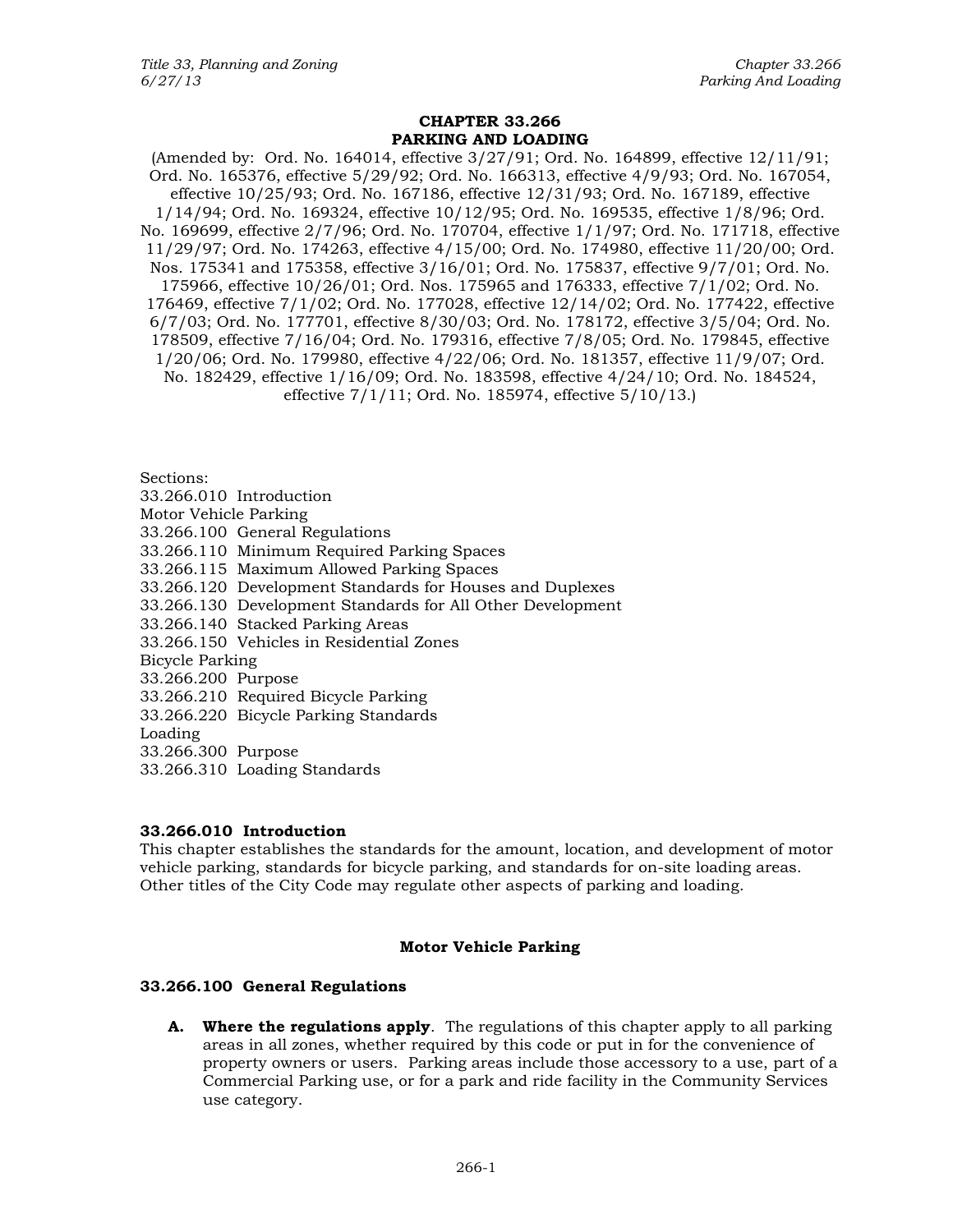**B. Occupancy**. All required parking areas must be completed and landscaped prior to occupancy of any structure except as provided in Chapter 33.248, Landscaping and Screening.

# **C. Calculations of amounts of required and allowed parking.**

- 1. When computing parking spaces based on floor area, areas used for parking are not counted.
- 2. The number of parking spaces is computed based on the primary uses on the site except as stated in Paragraph C.3., below. When there are two or more separate primary uses on a site, the required or allowed parking for the site is the sum of the required or allowed parking for the individual primary uses. For joint use parking, see Paragraph 33.266.110.B., below.
- 3. When more than 20 percent of the floor area on a site is in an accessory use, the required or allowed parking is calculated separately for the accessory use. An example would be a 40,000 square foot building with a 30,000 square foot warehouse and a 10,000 square foot accessory office area. The required or allowed parking would be computed separately for the office and warehouse uses.
- 4. If the maximum number of spaces allowed is less than or equal to the minimum number required, then the maximum number is automatically increased to one more than the minimum.
- 5. If the maximum number of spaces allowed is less than one, then the maximum number is automatically increased to one.
- **D.** Use of required parking spaces. Required parking spaces must be available for the use of residents, customers, or employees of the use. Fees may be charged for the use of required parking spaces. Required parking spaces may not be assigned in any way to a use on another site, except for joint parking situations. See 33.266.110.B. Also, required parking spaces may not be used for the parking of equipment or storage of goods or inoperable vehicles.
- **E. Proximity of parking to use.** Required parking spaces for residential uses must be located on the site of the use or within a shared court parking tract owned in common by all the owners of the properties that will use the tract. On-street parking within a private street-tract other than a shared court does not count towards this requirement. Required parking spaces for nonresidential uses must be located on the site of the use or in parking areas whose closest point is within 500 feet of the site.
- **F. Stacked parking.** Stacked or valet parking is allowed if an attendant is present to move vehicles. If stacked parking is used for required parking spaces, some form of guarantee must be filed with the City ensuring that an attendant will always be present when the lot is in operation. The requirements for minimum or maximum spaces and all parking area development standards continue to apply for stacked parking. See also 33.266.140.
- **G. Office of Transportation review.** The Office of Transportation reviews the layout of parking areas for compliance with the curb cut and access restrictions of Section 17.28.110, Driveways – Permits and Conditions.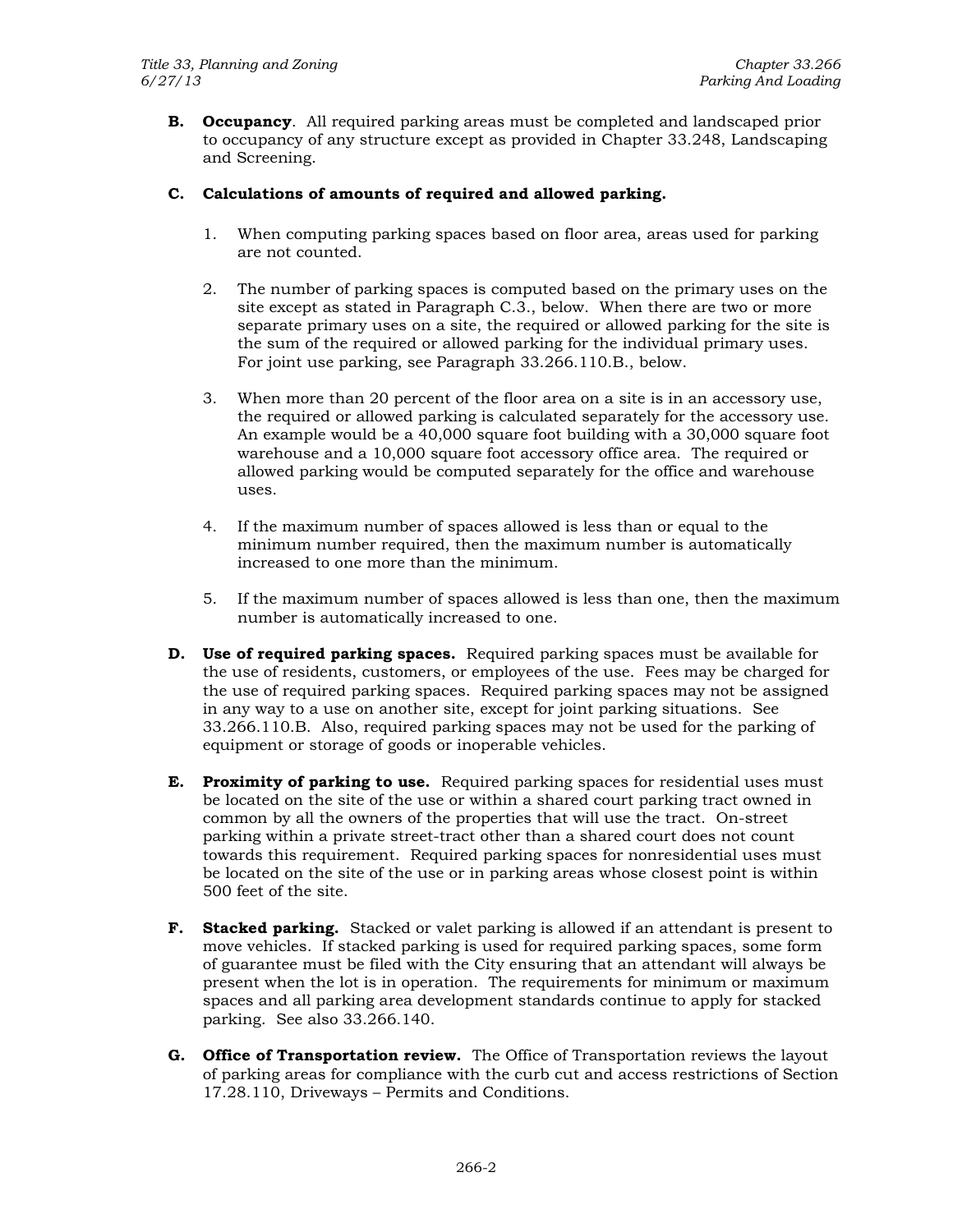#### **CHAPTER 33.460 MAIN STREET CORRIDOR OVERLAY ZONE**

(Added by Ord. No. 174325, effective 5/5/00. Amended by: Ord. No. 178452, effective 7/10/04; Ord. No. 179925, effective 3/17/06; Ord. No. 181357, effective 11/9/07; Ord. No. 182429, effective 1/16/09; Ord. No. 182474, effective 2/13/09.) (Previously, Natural Resource Zone, repealed by Ord. No. 163770, effective 2/8/91, and replaced by Chapter 33.435, Future Urban Zone; Ord. No. 185974, effective 5/10/13.)

Sections:

| General                     |                                                                                   |  |
|-----------------------------|-----------------------------------------------------------------------------------|--|
| 33.460.010 Purpose          |                                                                                   |  |
|                             | 33.460.020 Short Name and Map Symbol                                              |  |
|                             | 33.460.030 Where These Regulations Apply                                          |  |
|                             | 33.460.040 Building Coverage                                                      |  |
| North Lombard Regulations   |                                                                                   |  |
|                             | 33.460.100 Additional Regulations in the CN1 Zone                                 |  |
|                             | 33.460.110 Additional Standards in the R1 Zone                                    |  |
|                             | 33.460.120 Minimum Density in the R1 Zone                                         |  |
| Sandy Boulevard Regulations |                                                                                   |  |
|                             | 33.460.200 Bonus Building Height                                                  |  |
|                             | 33.460.210 Transition Between Residential and Commercial Zones                    |  |
|                             | 33.460.220 On-Site Location of Vehicle Areas Along Sandy Boulevard in the CS Zone |  |
|                             | 33.460.230 Building Facades Facing Sandy Boulevard                                |  |
|                             | 33.460.240 Required Design Review                                                 |  |
| Division Street Regulations |                                                                                   |  |
| 33.460.300 Purpose          |                                                                                   |  |
|                             | 33.460.310 Additional Standards                                                   |  |

## **General**

## **33.460.010 Purpose**

These regulations encourage higher density residential uses by allowing greater building heights, reducing required building coverage for residential development; and allowing more flexibility in site design. The intent of the zone is to provide transit-supportive levels of residential and mixed-use development along identified main streets.

## **33.460.020 Short Name and Map Symbol**

The Main Street Corridor Overlay Zone is also referred to as the m zone, and is shown on the Official Zoning Maps with an "m" map symbol.

## **33.460.030 Where These Regulations Apply**

The regulations of this chapter apply to sites in the Main Street Corridor Overlay Zone. Sections 33.460.010 through 33.460.040 apply to all sites in this overlay zone. Sections 33.460.100 through 33.460.120 apply to sites with frontage on North Lombard. Sections 33.460.200 through 33.460.240 apply to sites with frontage on Sandy Boulevard. Sections 33.460.300 through 33.460.310 apply to sites with frontage on Division Street.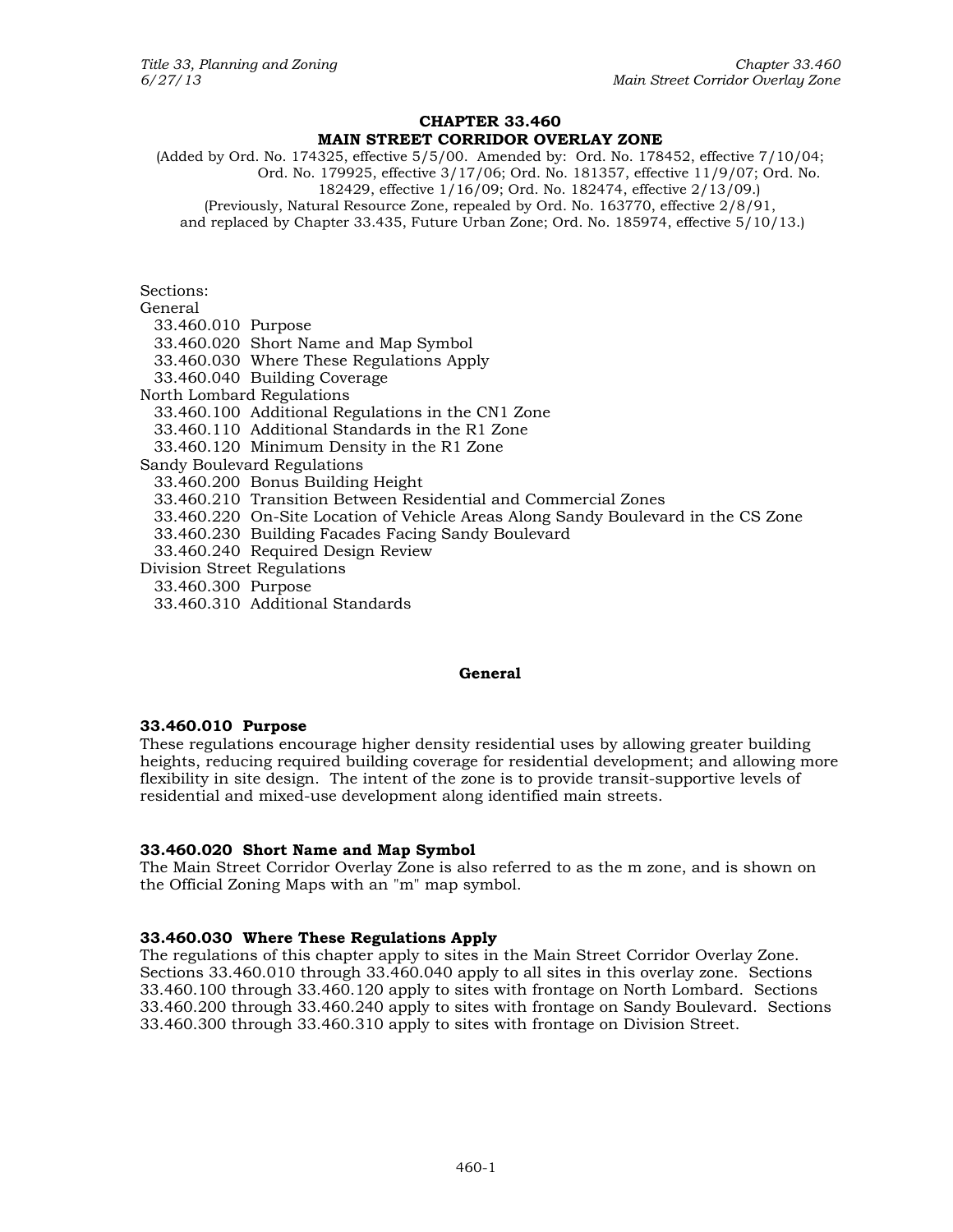## **33.460.040 Building Coverage**

On sites in the CS zone, where 100 percent of the floor area of a building is in residential uses, the minimum building coverage is reduced to 40 percent.

## **North Lombard Regulations**

## **33.460.100 Additional Regulations in the CN1 Zone**

- **A. Purpose.** These regulations encourage residential mixed use development and housing, in addition to small scale commercial development along sections of North Lombard Street to foster a transit-oriented main street environment. Size of uses are specified to promote commercial uses along the main street that serve a local market area, while limiting their potential impacts on residential uses. Parking standards for the CN1 zone are revised to provide adequate parking opportunity for development along a main street.
- **B. Where these regulations apply.** These regulations apply to sites in the CN1 zone.
- **C. Floor area for Retail Sales And Service and Office uses.** Each individual use is limited to 10,000 square feet of total floor area exclusive of parking areas.
- **D. Maximum allowed parking.** The maximum allowed parking in the CN1 zone is Standard B in Table 266-2.
- **E. Bonus option for housing.** Proposals providing housing receive bonus floor area. Where floor area is being added to a site, and at least 25 percent of the new floor area will be in residential use, a bonus of 0.25 FAR is earned for non-residential uses on the site. Proposals using this bonus are subject to the following development standards:
	- 1. Height. The maximum building height is 45 feet.
	- 2. The maximum FAR for non-residential uses is 1:1. Adjustments to this maximum are prohibited.

## **33.460.110 Additional Standards in the R1 Zone**

- **A. Purpose.** These standards ensure that development of sites with the potential for medium density development along or adjacent to the main street:
	- contributes positively to established neighborhoods and the area's character;
	- creates a strong physical and visual connection between the living area and the street, and the main entrance and the street; and
	- improves the transition between development in the commercial and singledwelling zone areas.
- **B. Where these standards apply.** The standards of this section apply to duplexes, attached houses, and multi-dwelling structures in the R1 zone.
- **C. Adjustments.** Adjustments may be requested to these standards; they may not be modified through design review.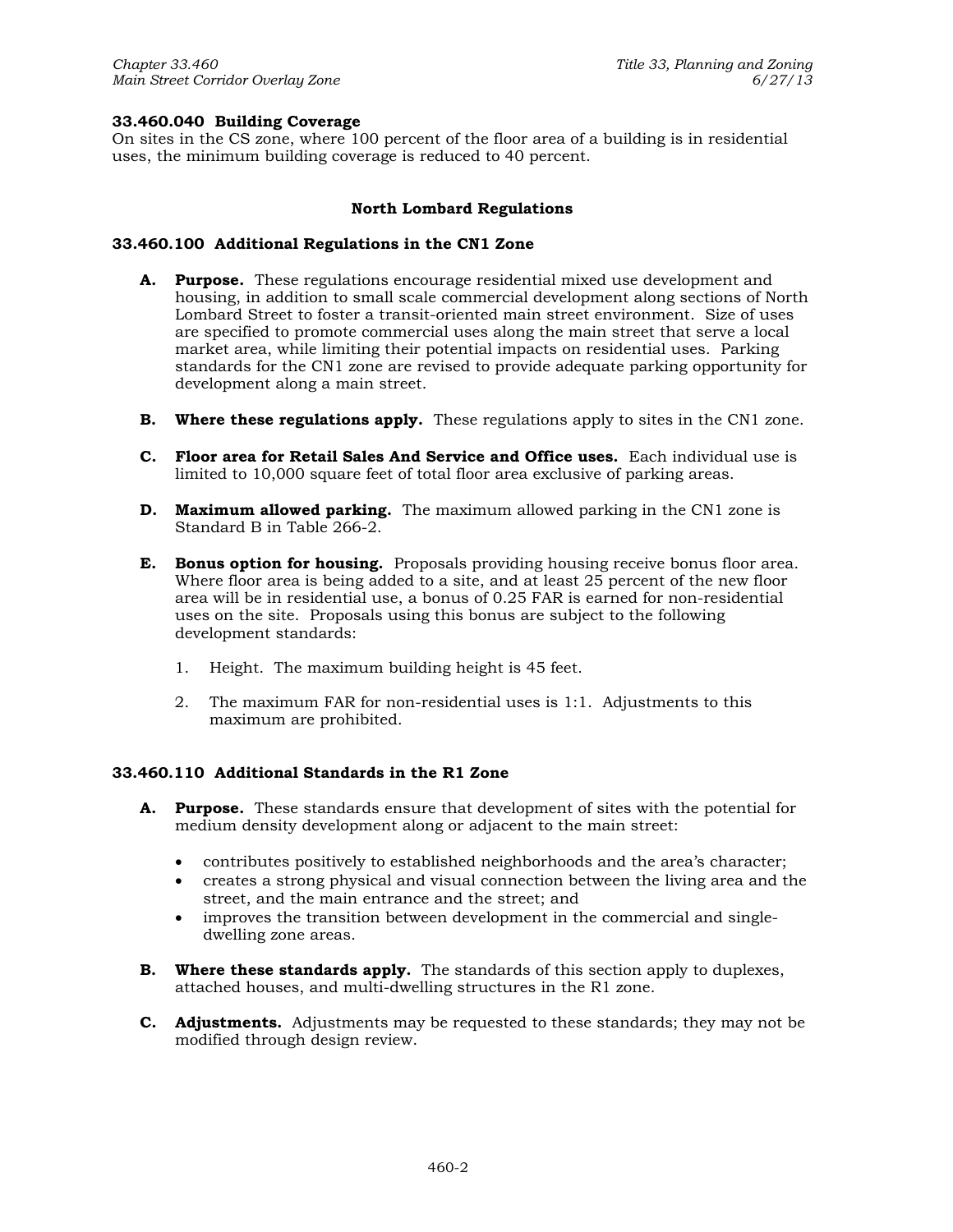- **C. When design review is required.** Design review is required for new development and exterior alterations.
- **D. When Community Design Standards may be used.** The community design standards provide an alternative process to design review for some proposals. For some proposals, the applicant may choose to go through the design review process set out in Chapter 33.825, Design Review, or to meet the objective standards of Chapter 33.218, Community Design Standards. Proposals that do not meet the Community Design Standards—or where the applicant prefers more flexibility must go through the design review process.

Unless excluded by Subsection E, below, proposals that are within the limits of Table 460-1 may use the Community Design Standards as an alternative to design review.

- **E. When Community Design Standards may not be used.** The Community Design Standards may not be used as an alternative to design review as follows:
	- 1. For institutional uses in residential zones, unless specifically allowed by an approved Impact Mitigation Plan or Conditional Use Master Plan; and
- **Table 460-1 Maximum Limits for Use of the Community Design Standards [1] Zones** Maximum Limit—New Floor Area R1, RH, RX, C & E Zones  $20,000$  sq. ft. of floor area I Zones  $\vert$  40,000 sq. ft. of floor area IR Zone See institution's Impact Mitigation Plan. **Zones Maximum Limit—Exterior Alterations** All except IR •Alterations to the street-facing facade that affect less than 50 percent of the area of the façade, regardless of the square footage of the area affected; and •Alterations to the street-facing facade that affect less than 1,500 sq. ft. of the facade, regardless of the percentage of the facade affected. IR Zone See institution's Impact Mitigation Plan.
- 2. For alterations to sites where there is a nonconforming use, unless the nonconforming use is a residential use.

Notes:

[1] There are no maximum limits for proposals where any of the floor area is in residential uses.

## **Division Street Regulations**

## **33.460.300 Purpose**

These regulations promote development that fosters a pedestrian- and transit-oriented main street and reinforces the pattern of older industrial, commercial, and residential buildings along the street. These regulations ensure that development:

- Activates Division Street corners and enhances the pedestrian environment;
- Steps down building heights to reduce the negative impacts of larger scale buildings on the adjoining single-dwelling zones;
- Is constructed with high quality materials in combinations that are visually interesting;
- Consists of retail that primarily serves the surrounding neighborhood, is small in scale and promotes pedestrian activity; and
- Provides neighbors with the opportunity to give early input to developers on significant projects.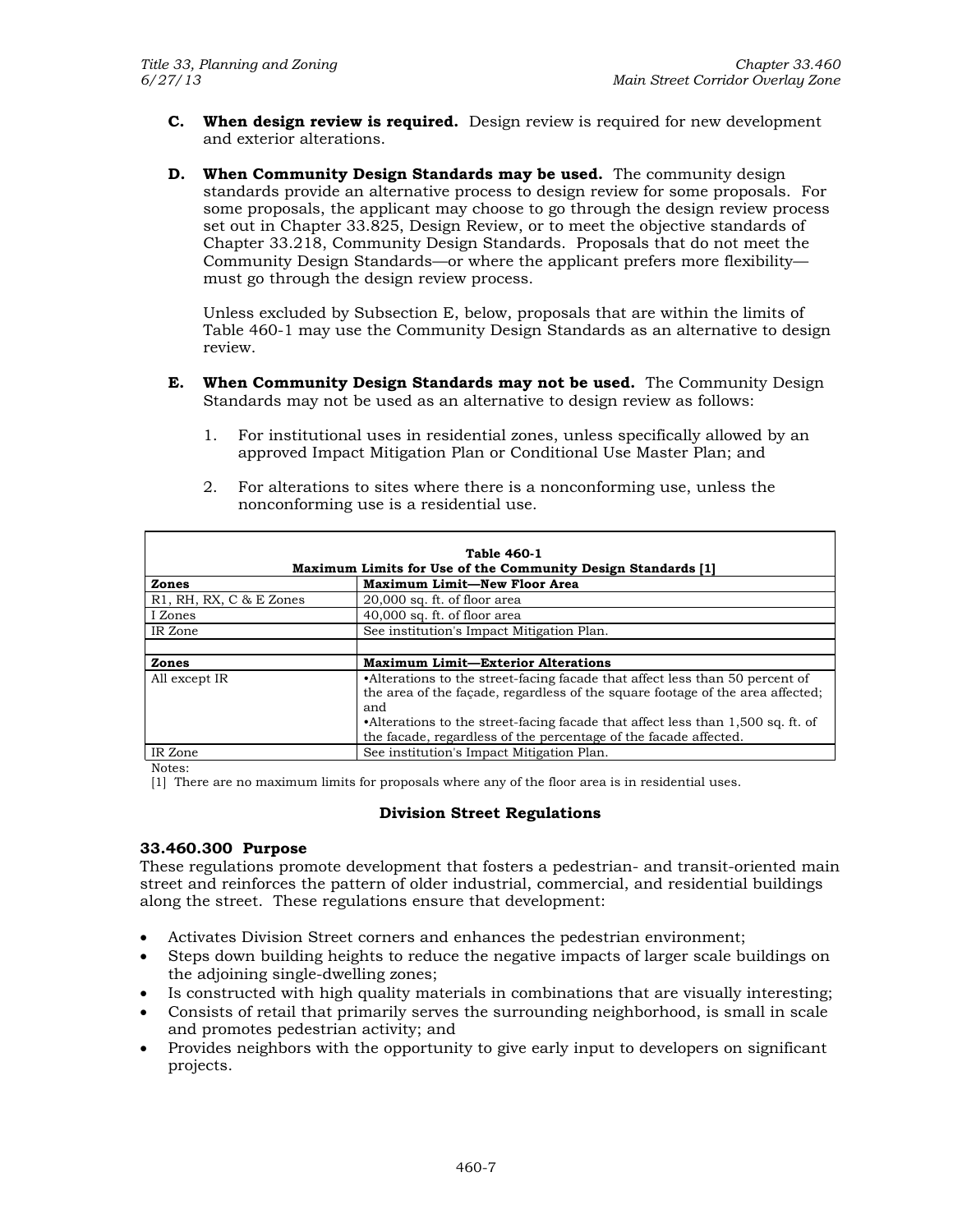# **33.460.310 Additional Standards.**

- **A. Reinforce the corner.** This standard applies to all sites where any of the floor area on the site is in nonresidential uses. Where a site abuts both Division Street and an intersecting street:
	- 1. Setbacks. The requirements of Subparagraph 33.130.215.C.2.e, Setbacks in a Pedestrian District must be met;
	- 2. Main entrance. For portions of a building within the maximum building setback, at least one main entrance for each nonresidential tenant space on the ground floor must meet the standards of this section. The ground floor is the lowest floor of the building that is within four feet of the adjacent street grade. The main entrance must:
		- a. Be within 5 feet of the façade facing Division Street; and
		- b. Either:
			- (1) Face Division Street; or
			- (2) Be at an angle of up to 45 degrees from Division Street, measured from the street property line.
	- 3. Surface parking areas are not allowed within 40 feet of the corner.

## **B. Height limits for sites abutting R5 – R2.5 zones.**

- 1. Generally. If a site has frontage on Division Street, on the portion of a site within 25 feet of a site zoned R5 through R2.5, the maximum building height is 35 feet.
- 2. Exceptions.
	- a. Railings may extend up to 3-1/2 feet above the 35-foot height limit if the railing is set back at least 4 feet from all roof edges.
	- b. Walls or fences designed to provide visual screening between individual roof-top decks may extend up to 6 feet above the 35-foot height limit if the visual screen is set back at least 4 feet from all roof edges.
- **C. Exterior finish materials.** Plain concrete, concrete block, corrugated metal, plywood and sheet pressboard are not allowed as exterior finish material, except as secondary finishes if they cover no more than 10 percent of the surface of each façade. This standard applies on all building façades. Items that are exempt from this standard are listed in Section 33.420.045, Exempt From Design Review.

## **D. Floor area for Retail Sales And Service.**

- 1. Generally. Each individual Retail Sales And Service use is limited to 10,000 square feet of net building area.
- 2. Exceptions.
	- a. Supermarkets are exempt from this regulation.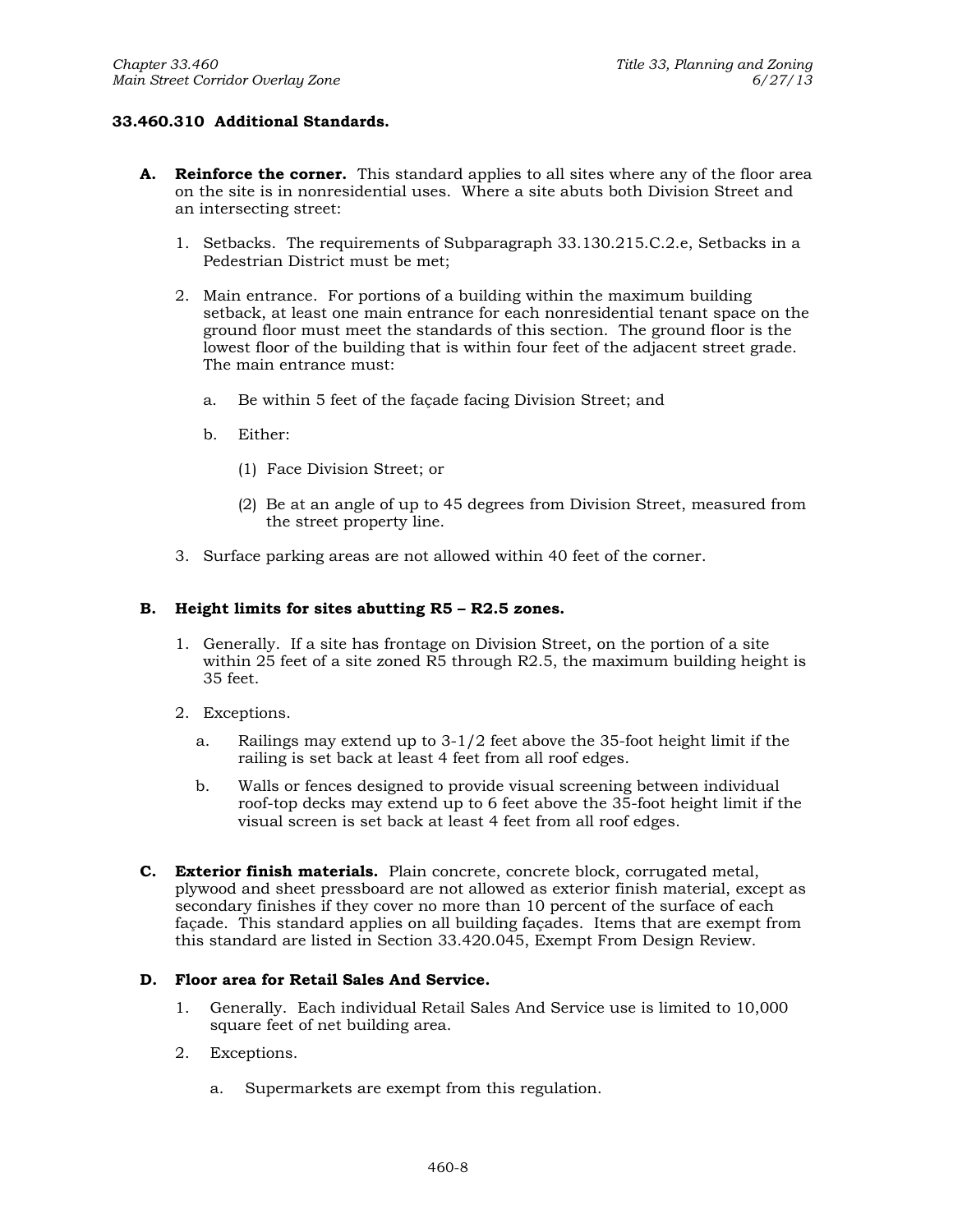# **CHAPTER 33.526 GATEWAY PLAN DISTRICT**

(Added by Ord. No. 169763, effective 3/25/96. Amended by: Ord. 172010, effective 3/18/98; Ord. No. 174980, effective 11/20/00; Ord. No. 175837, effective 9/7/01; Ord. No. 177028, effective 12/14/02; Ord. No. 178423, effective 6/18/04; Ord. No. 179092, effective 4/1/05; Ord. No. 179980, effective 4/22/06; Ord. No. 181357, effective 11/9/07;Ord. No. 182429, effective 1/16/09; Ord. No. 185974, effective 5/10/13.)

Sections:

General 33.526.010 Purpose 33.526.020 Where These Regulations Apply 33.526.030 Early Design Consultation Use Regulations 33.526.100 Purpose 33.526.110 Prohibited Uses 33.526.120 Retail Sales and Service Uses Development Standards 33.526.200 Purpose 33.526.210 Building Height 33.526.220 Floor Area Ratio 33.526.230 Floor Area and Height Bonus Options 33.526.240 Open Area 33.526.250 Connectivity 33.526.260 Pedestrian Standards 33.526.270 Entrances 33.526.280 Enhanced Pedestrian Street Standards 33.526.290 Ground Floor Windows 33.526.300 Required Windows Above the Ground Floor 33.526.310 Exterior Display and Storage 33.526.320 Drive-Through Facilities 33.526.330 Gateway Master Plan 33.526.340 Parking Map 526-1 Gateway Plan District Map 526-2 Maximum Heights

- Map 526-3 Floor Area Ratios
- Map 526-4 Enhanced Pedestrian Streets
- Map 526-5 Bonus Option Areas

## **General**

## **33.526.010 Purpose**

Gateway is Portland's only regional center. As designated in the Outer Southeast Community Plan, the Gateway Regional Center is targeted to receive a significant share of the city's growth. Gateway is served by Interstates 205 and 84, MAX light rail, and TriMet bus service. At the crossroads of these major transportation facilities and high-quality transit service, Gateway is positioned to become the most intensely developed area outside of the Central City. Future development will transform Gateway from a suburban low density area to a dense, mixed-use regional center that maximizes the public's significant investment in the transportation infrastructure.

The regulations of this chapter encourage the development of an urban level of housing, employment, open space, public facilities, and pedestrian amenities that will strengthen the role of Gateway as a regional center. The regulations also ensure that future development will provide for greater connectivity of streets throughout the plan district. This development will implement the Gateway Regional Center Policy of the Outer Southeast Community Plan. Together, the use and development regulations of the Gateway plan district: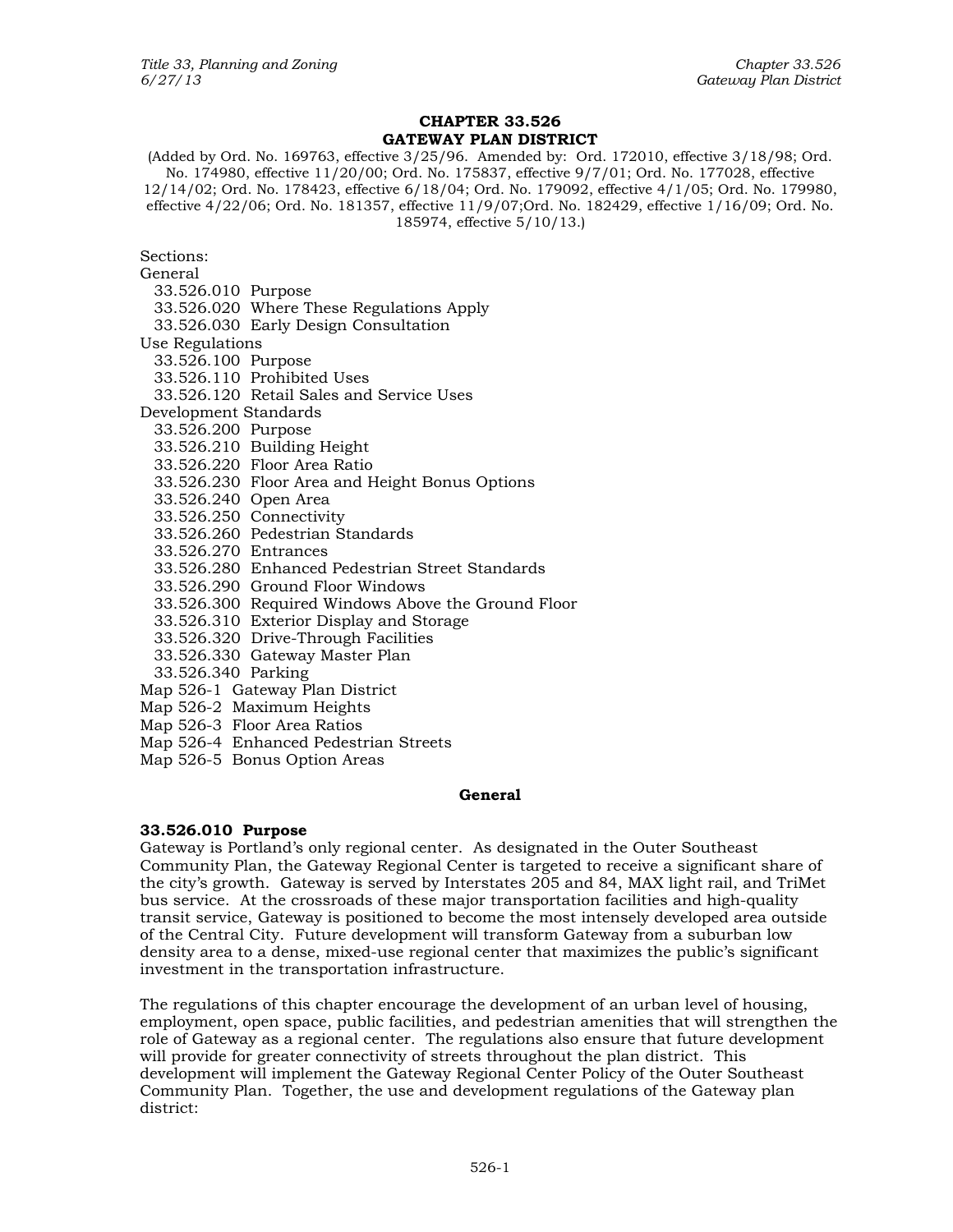- Promote compatibility between private and public investments through building design and site layout standards;
- Promote new development and expansions of existing development that create attractive and convenient facilities for pedestrians and transit patrons to visit, live, work, and shop;
- Ensure that new development moves the large sites in the plan district closer to the open space and connectivity goals of the Gateway Regional Center;
- Create a clear distinction and attractive transition between properties within the regional center and the more suburban neighborhoods outside; and
- Provide opportunities for more intense mixed-use development around the light rail stations.

## **33.526.020 Where These Regulations Apply**

The regulations of this chapter apply to development in the Gateway plan district. The boundaries of the plan district are shown on Map 526-1 at the end of this chapter, and on the Official Zoning Maps.

## **33.526.030 Early Design Consultation**

Applicants are encouraged to meet with staff of the Bureau of Planning, the Bureau of Development Services, the Portland Development Commission, the Portland Office of Transportation, and Portland Parks and Recreation three to six months before applying for a pre-application conference or a land use review. This consultation provides an opportunity for both funding and regulatory agencies to work closely with the property owner to determine the best combination of plan, regulation, and urban renewal involvement to meet the fiscal needs and responsibilities of the owner, accomplish public purposes, and leverage public dollars on behalf of new development.

## **Use Regulations**

## **33.526.100 Purpose**

The use regulations of this chapter encourage uses that support transit patrons and pedestrians. They do this by limiting auto-oriented uses and promoting small scale commercial development. Small scale commercial development increases the variety and diversity of services and goods available; helps reduce traffic congestion associated with large-scale retailers; enhances the mixed-use character and pedestrian environment of the plan district; and improves the economic viability of higher density residential development.

## **33.526.110 Prohibited Uses**

- **A.** Vehicle Repair, Quick Vehicle Servicing, Commercial Parking, and Self-Service Storage are prohibited in the plan district.
- **B.** Sale or lease of consumer vehicles, including passenger vehicles, motorcycles, light and medium trucks, travel trailers, and other recreational vehicles is prohibited on the portion of a site within 200 feet of a light rail alignment. Offices for sale or lease of vehicles, where the vehicles are displayed or stored elsewhere, are allowed.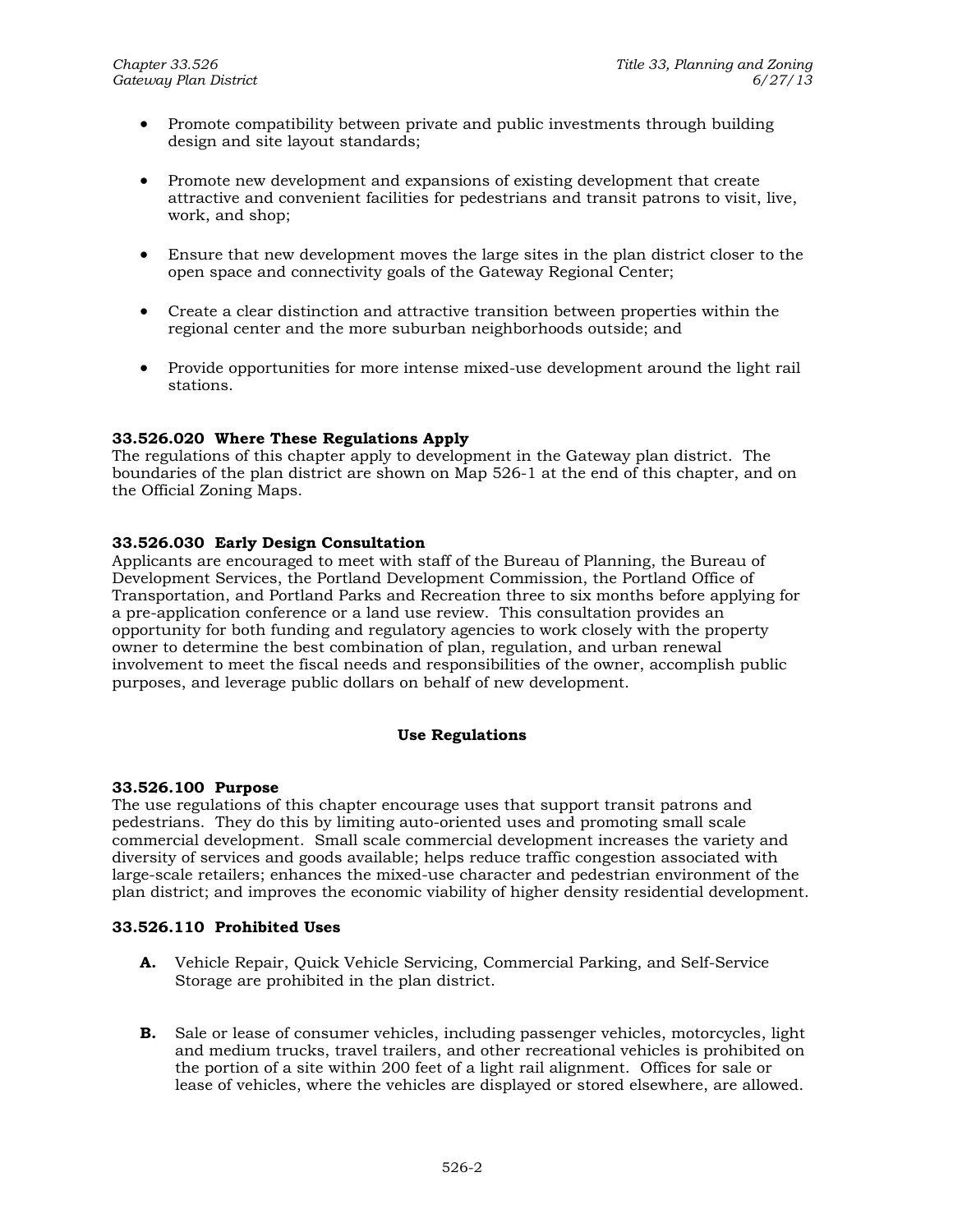# **33.526.120 Retail Sales and Service Uses**

- **A.** On sites in the EX zone, Retail Sales And Services uses are allowed up to 5,000 square feet of floor area for each use.
- **B.** On portions of sites zoned Institutional Residential, IR, and within 1000 feet of the Main Street LRT Station, Retail Sales And Service uses are allowed up to 10,000 square feet of floor area for each use. The Retail Sales And Service uses must be included in a Conditional Use Master Plan or Impact Mitigation Plan for the site. Retail Sales And Service uses larger than 10,000 square feet of floor area for each use are prohibited.
- **C.** On sites in the RX zone, Retail Sales And Service and Office uses are allowed as follows. Adjustments to the regulations of this paragraph are prohibited.
	- 1. Commercial uses in new residential development.
		- a. Up to 40 percent of the net building area of a new residential building may be in Retail Sales And Service or Office uses.
		- b. On the portion of a site within 1/4 mile of a Transit Station, up to 50 percent of the net building area of a new residential building may be in Retail Sales And Service or Office uses.
	- 2. Commercial uses in existing residential buildings. Up to 40 percent of existing net building area in a building that is totally residential may be converted to Retail Sales And Service or Office uses. The conversion may not result in a net loss in the number of dwelling units on the site.

## **Development Standards**

**33.526.200 Purpose.** The development standards foster an intense mixed-use urban character with a high quality pedestrian environment and an interconnected, dense street grid. They do this by:

- Promoting the Enhanced Pedestrian Streets as the primary pedestrian routes in the plan district and focusing more active uses and pedestrian amenities on these streets;
- Increasing the development potential throughout the district and focusing the most intense development potential around the light rail stations;
- Discouraging development, such as exterior display and storage and drive-throughs, that adversely affect the pedestrian environment;
- Requiring larger sites within the plan district to provide connectivity, open space and a mixture of uses; and
- Ensuring an attractive transition between the higher density zones within the plan district and the adjacent single-dwelling residential zones.

## **33.526.210 Building Height**

**A. Purpose.** These regulations encourage intense development throughout the plan district, with the highest level of intensity occurring around the light rail stations. This increased development opportunity reinforces Gateway's role as a regional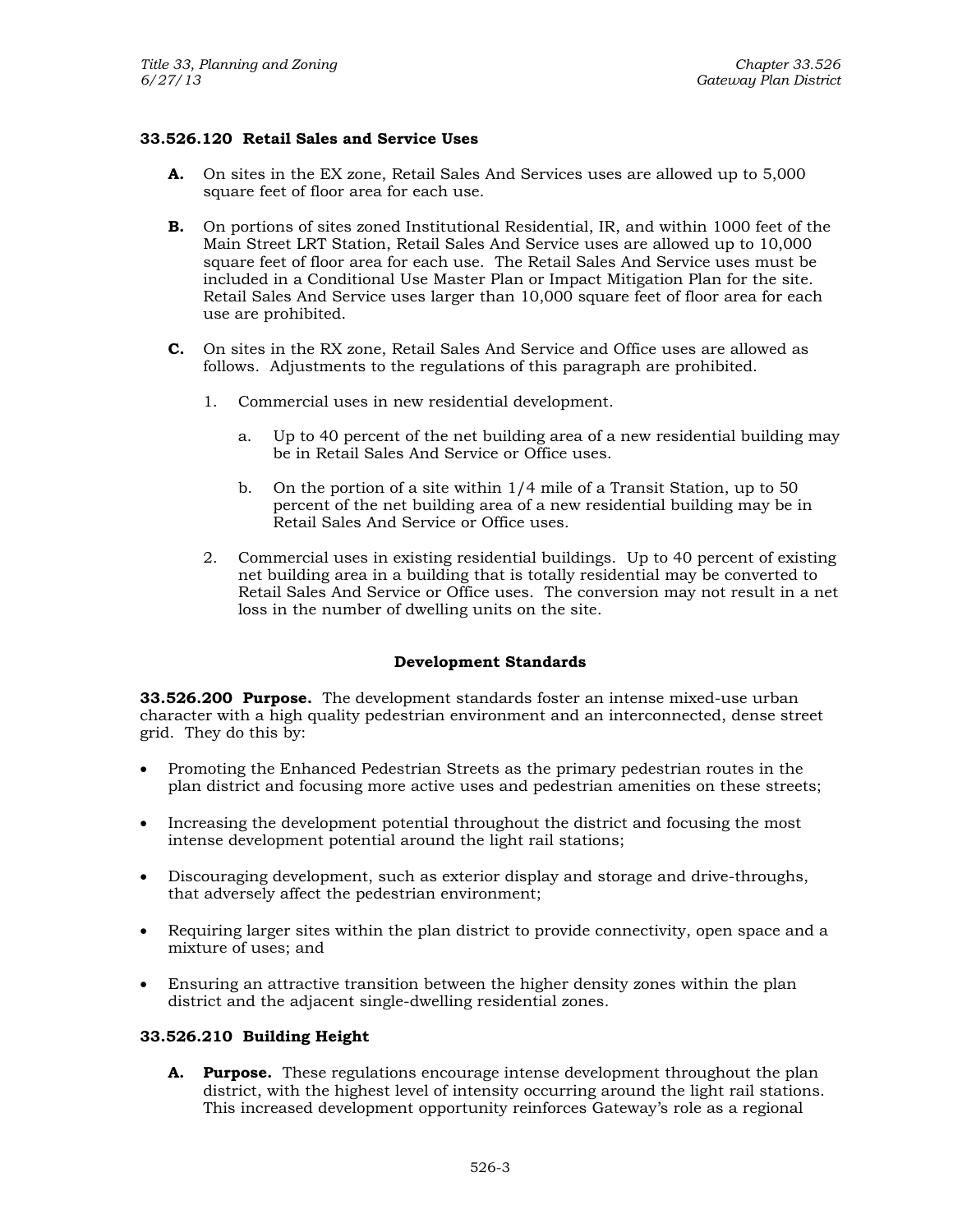center. In addition, the regulations reduce adverse effects on adjacent single dwelling zones by creating a step-down of building heights at the edge of the plan district.

**B. Maximum building height.** The maximum building heights are shown on Map 526-2, except as specified in Subsection C. Heights greater than shown on Map 526-2 are prohibited unless allowed by Section 33.526.230.

# **C. Transition at edges of plan district.**

- 1. Where these regulations apply. The regulations of this subsection apply to sites that have a maximum building height of 75 feet or more and either:
	- a. Abut a site zones R7 through R2.5 that is not in the plan district; or
	- b. Are across a Local Service Traffic Street from a site zoned R7 through R2.5 that is not in the plan district.
- 2. Abutting. Sites that abut a site zoned R7 through R2.5 have height limits that decrease in two steps, as follows. See Figure 526-1:
	- a. On the portion of the site within 25 feet of a site zoned R7 through R2.5, the maximum building height is the same as the abutting residential zone; and
	- b. On the portion of the site that is more than 25 feet but within 50 feet of a site zoned R7 through R2.5, the maximum building height is 50 feet.
- 3. Across a street. Sites that are across a Local Service Traffic Street from a site zoned R7 through R2.5 have height limits that decrease in two steps, as follows. See Figure 526-1:
	- a. On the portion of the site within 25 feet of the street lot line, maximum building height is the same as the residential zone across the street; and
	- b. On the portion of the site that is more than 25 feet but within 50 feet of the street lot line, the maximum building height is 50 feet.

## **33.526.220 Floor Area Ratio**

- **A. Purpose.** These regulations encourage intense development throughout the plan district with a higher level of intensity occurring around light rail stations. This increased development reinforces Gateway's role as a regional center. In addition, the standards ensure a minimum level of development on some sites.
- **B. Maximum floor area ratio.** The maximum floor area ratios (FAR) allowed are shown on Map 526-3 at the end of this chapter.
	- 1. On sites with a maximum FAR of 6:1 or less where at least 80 percent of the proposed floor area on the site will be in Residential uses, an additional 2:1 FAR is allowed.
	- 2. FARs greater than shown on Map 526-3 or allowed by Paragraph B.1 are prohibited unless allowed by Section 33.526.230.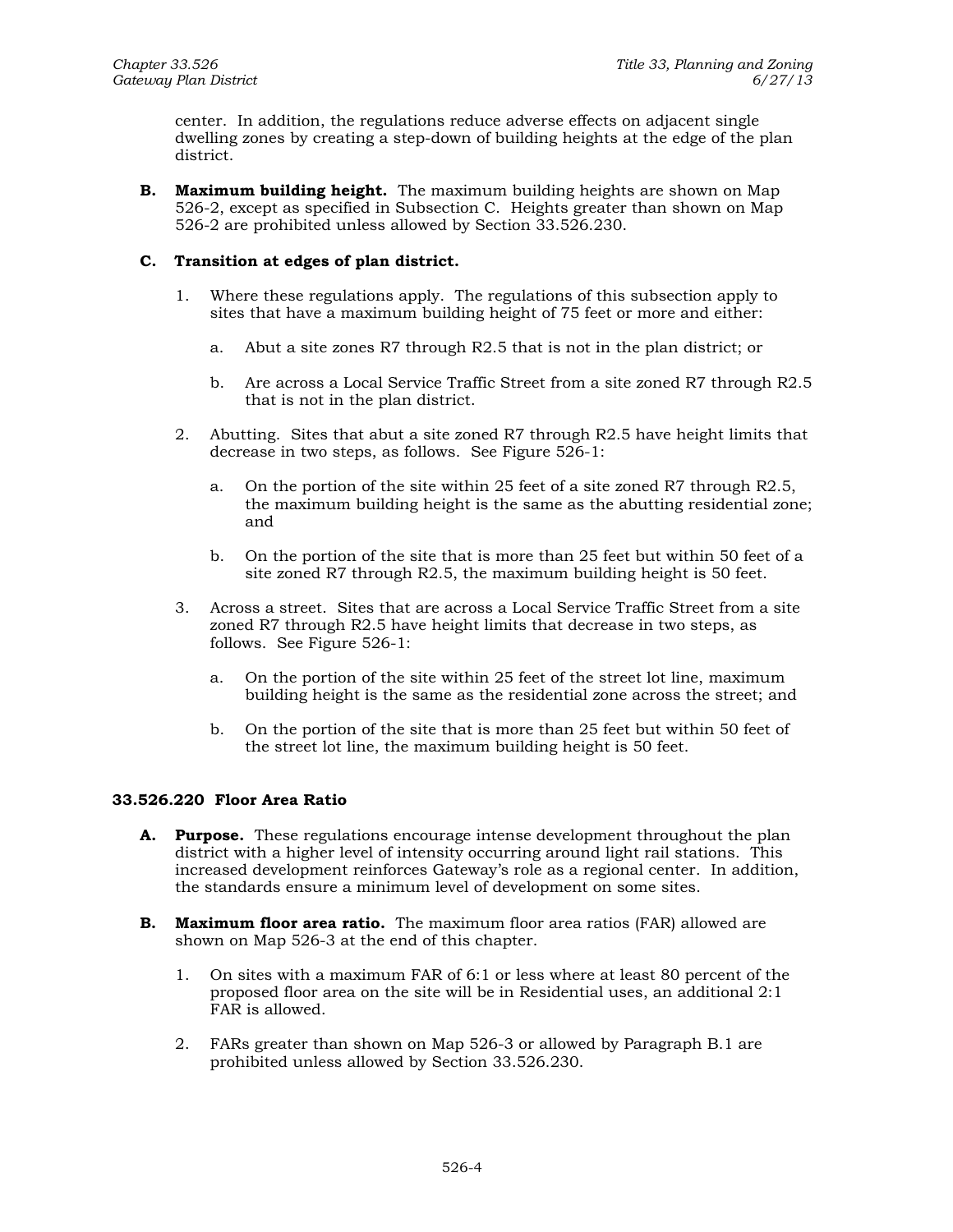- **C. Minimum floor area ratio.** The minimum floor area ratio (FAR) for new development is shown on Map 526-3.
- **D. Limit on increased floor area.** Increases in FAR, whether by transfers of floor area or bonus floor area options, of more than 3 to 1 are prohibited.



**Figure 526-1 Height Limits on Sites Abutting R7 – R2.5 Zones** 

# **33.526.230 Floor Area and Height Bonus Options**

**A. Purpose.** Floor area and height bonus options are offered as incentives to encourage facilities and amenities that are desired around the light rail stations and on sites with a Gateway Master Plan.

## **B. General regulations.**

- 1. Eligible sites. The bonus options may be used only in areas shown on Map 526-5, and on sites with a Gateway Master Plan. The residential bonus option may be used only in those areas on sites in a C or E zone.
- 2. New floor area. Only new floor area is eligible for the bonuses unless specifically stated otherwise. Exceptions to the requirements and the amount of bonus floor area or height earned are prohibited.
- 3. Number of bonus options. Proposals may use more than one bonus option unless specifically stated otherwise. Bonuses may be done in conjunction with allowed transfers of floor area.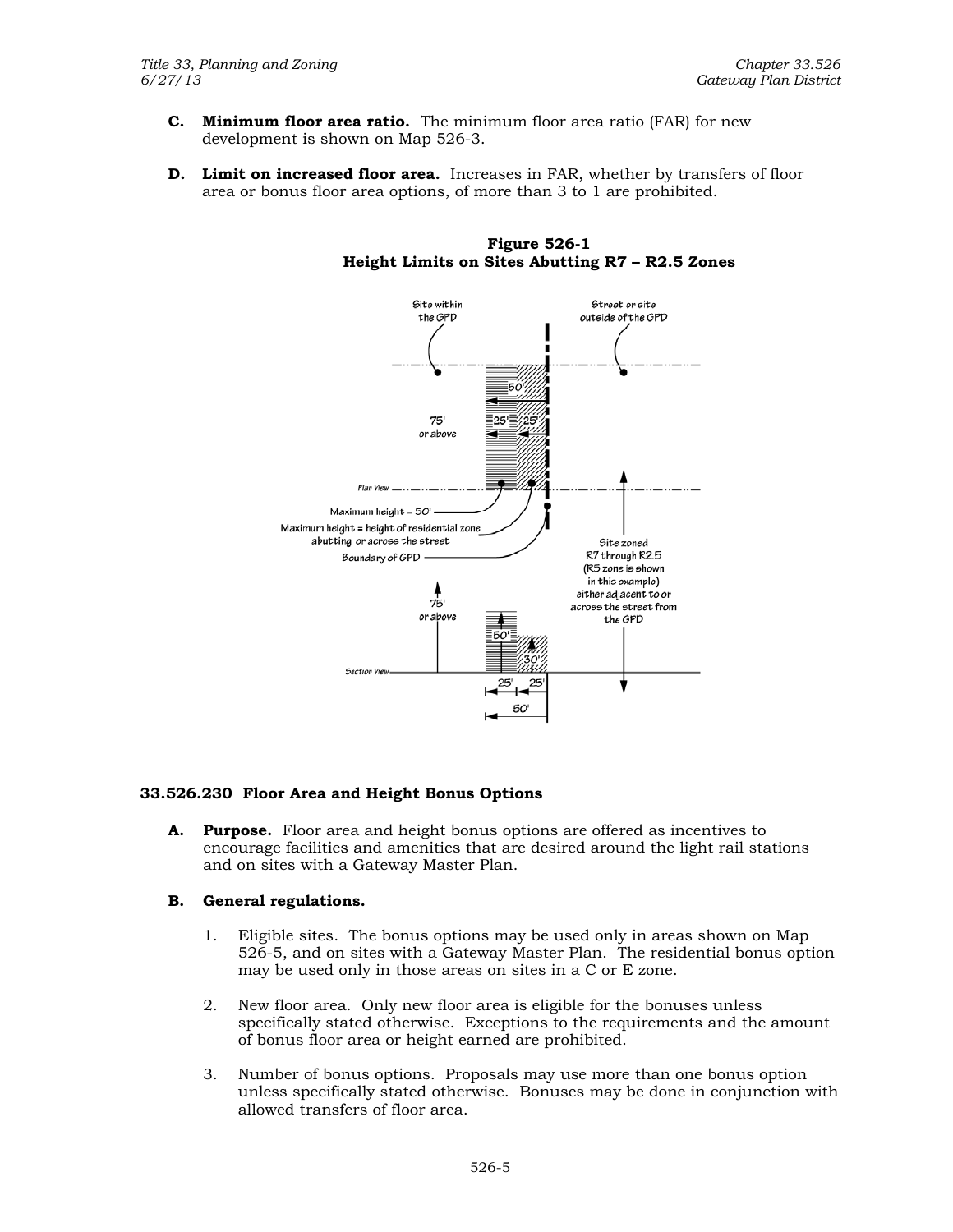- 4. Maximum floor area increase. The maximum floor area increase that may be earned through the bonus options must be within the limits for overall floor area increases stated in 33.526.220.D.
- 5. Maximum height increase. Buildings using bonus floor area must not exceed the maximum height limits shown on Map 526-2 unless eligible for bonus height.
- **C. Bonus floor area options.** Additional development potential in the form of floor area is earned for a project when the project includes any of the features listed below. The bonus floor area amounts are additions to the maximum floor area ratios shown on Map 526-3.
	- 1. Residential bonus option.
		- a. Proposals providing housing receive bonus floor area. New development and alterations to existing development are eligible for this bonus. For each square foot of floor area developed and committed as housing, a bonus of 1 square foot of additional floor area is earned, up to an additional floor area ratio of 3 to 1.
		- b. The additional floor area may be used entirely for housing or partially for nonresidential uses.
		- c. Residential portions of mixed-use projects using this bonus must be completed and receive an occupancy permit in advance or at the same time as an occupancy permit for any nonresidential portion of the project. The property owner must execute a covenant with the City ensuring continuation and maintenance of the housing by the property owner. The covenant must comply with the requirements of 33.700.060, Covenants with the City.
	- 2. Open Space bonus option. Proposals that provide open space that may be used by the public will receive bonus floor area. For each square foot of open space provided, a bonus of one square foot of additional floor area is earned. To qualify for this bonus, the following requirements must be met:
		- a. Size and dimensions. The open space must include at least 5,000 square feet of contiguous area;
		- b. Ownership and use. One of the following must be met:
			- (1) The open space must be dedicated to the City, subject to paragraph 2.d.; or
			- (2) A public access easement must be provided that allows for public access to and use of all the open space;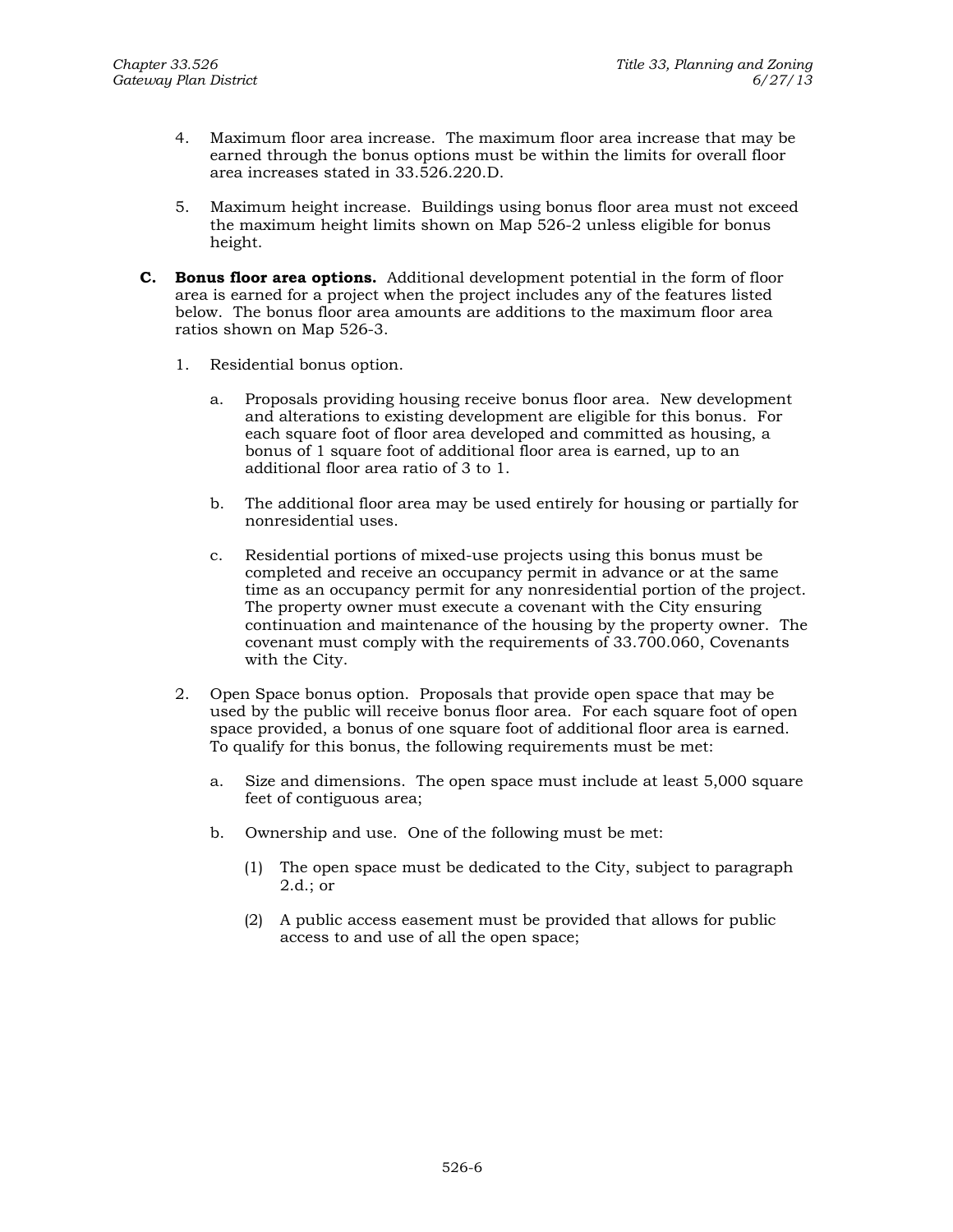# **33.526.250 Connectivity**

- **A. Purpose.** The connectivity requirement ensures that adequate street and pedestrian/bicycle connections will be provided for local access to development and access for emergency vehicles. This regulation implements the Gateway Master Street Plan and improves vehicular, pedestrian, and bicycle circulation throughout the plan district, while minimizing congestion on the arterial system. Where full street connections are not feasible, pedestrian and bicycle connections provide access for those most sensitive to the lack of direct connections.
- **B.** Where these regulations apply. The requirements of this section apply to all sites in the plan district.

## **C. Requirements.**

- 1. The Portland Office of Transportation determines the location and widths of rights-of-way and extent and timing of street improvements based on the Gateway Master Street Plan in the Transportation Element of the Comprehensive Plan.
- 2. Proposed development that may obstruct new street alignments as identified in the Gateway Master Street Plan is regulated by Chapter 17.88.

## **33.526.260 Pedestrian Standards**

**A. Purpose.** These regulations ensure direct pedestrian connections between the street and buildings on a site and between buildings and other activities within the site. Together with the Enhanced Pedestrian Street, entrance, and ground floor window regulations, the pedestrian standards ensure that the sidewalks in the plan district, especially on Enhanced Pedestrian Streets, are convenient, active, pleasant environments with pedestrian amenities.

## **B. Standards.**

- 1. All sites in the plan district are subject to the Pedestrian Standards of Paragraph 33.130.240.B.1. through 3.
- 2. Improvements between buildings and the street. Development on sites abutting an Enhanced Pedestrian Street as shown on Map 526-4 must meet Standard B.2.b. Development on all other sites must meet the standards of either B.2.a or b. Development where there has been a school use on the site since June 18, 2004, must meet the standards of either B.2.a. or b.
	- a. Landscaped. The area between a building or exterior improvement and a street lot line must be landscaped to meet the L1 standard in Chapter 33.248, Landscaping and Screening;
	- b. Hard-surfaced. The area between a building or exterior improvement and a street lot line must be hard-surfaced and developed for use by pedestrians, outdoor seating for restaurants, or pedestrian-oriented accessory activities including stands selling flowers, food or drinks. The area must contain amenities such as benches, trees (tree wells with grates are exempt from the hard-surface requirement), drinking fountains, planters, and kiosks. At least one or these amenities must be provided for each 100 square feet of pedestrian use area in the setback.
- 3. Bicycle parking may be located in the area between a building and a street lot line.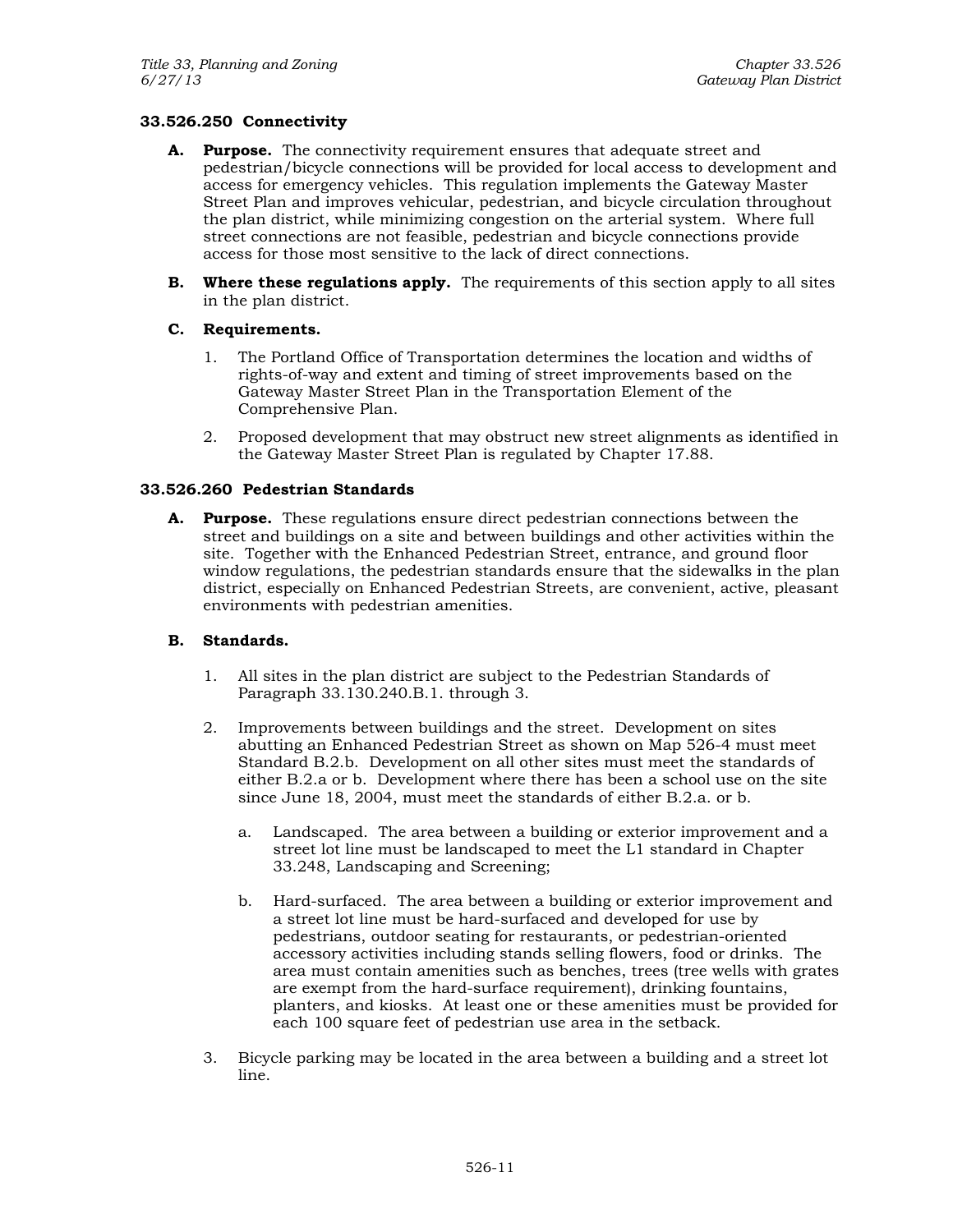## **33.526.270 Entrances**

- **A. Purpose.** These regulations ensure that at least one main entrance into a building, and each tenant space in a building that faces a street, be oriented to public streets or the light rail alignment. This requirement enhances pedestrian access from the sidewalk to adjacent buildings. Together with the Enhanced Pedestrian Street, ground floor window, and pedestrian standards, the entrance standards ensure that the sidewalks in the plan district are convenient, active, pleasant environments with pedestrian amenities.
- **B. Where these regulations apply.** In R1, RH, RX, C, and EX zones, buildings must meet the standards of Subsection C., below.
- **C. Entrances.** For portions of a building within the maximum building setback, at least one main entrance for each tenant space on the ground floor must meet the standards of this section. The ground floor is the lowest floor of the building that is within four feet of the adjacent street grade. Entrances that open into lobbies, reception areas, or common interior circulation space must also meet the standards of this section. The entrances must:
	- 1. Face a public street or light rail alignment;
	- 2. Be within 15 feet of the public street or light rail alignment it faces;
	- 3. Be oriented to nearby transit facilities as follows:
		- a. If a site abuts a light rail alignment along East Burnside Street, the main entrance must orient to that alignment. If the proposed building is within 100 feet of a transit station, at least one entrance must be along the first 25 feet of the wall nearest the station.
		- b. If a site abuts a transit street other than a light rail alignment, the entrance must orient to that street.
		- c. If the site abuts intersecting transit streets, the main entrance must orient to the street with the highest classification.
		- d. If the site abuts intersecting transit streets with the same classification, the entrance may be at a 45 degree angle to both streets or within 25 feet of the corner along either transit street.

## **33.526.280 Enhanced Pedestrian Street Standards**

**A. Purpose.** These regulations enhance and ensure the continuity of the pedestrian environment along key streets in the Gateway plan district. The standards help maintain an urban character along the Enhanced Pedestrian Streets by reinforcing the continuity of pedestrian-oriented, active ground-level uses and strengthening the relationship between those uses and the pedestrian environment. Active uses include but are not limited to: lobbies, retail, residential, commercial, and office. Together with the ground floor window, entrance, and pedestrian standards, the Enhanced Pedestrian Street standards foster an efficient, safe, and interesting route for pedestrians to move through the Gateway plan district.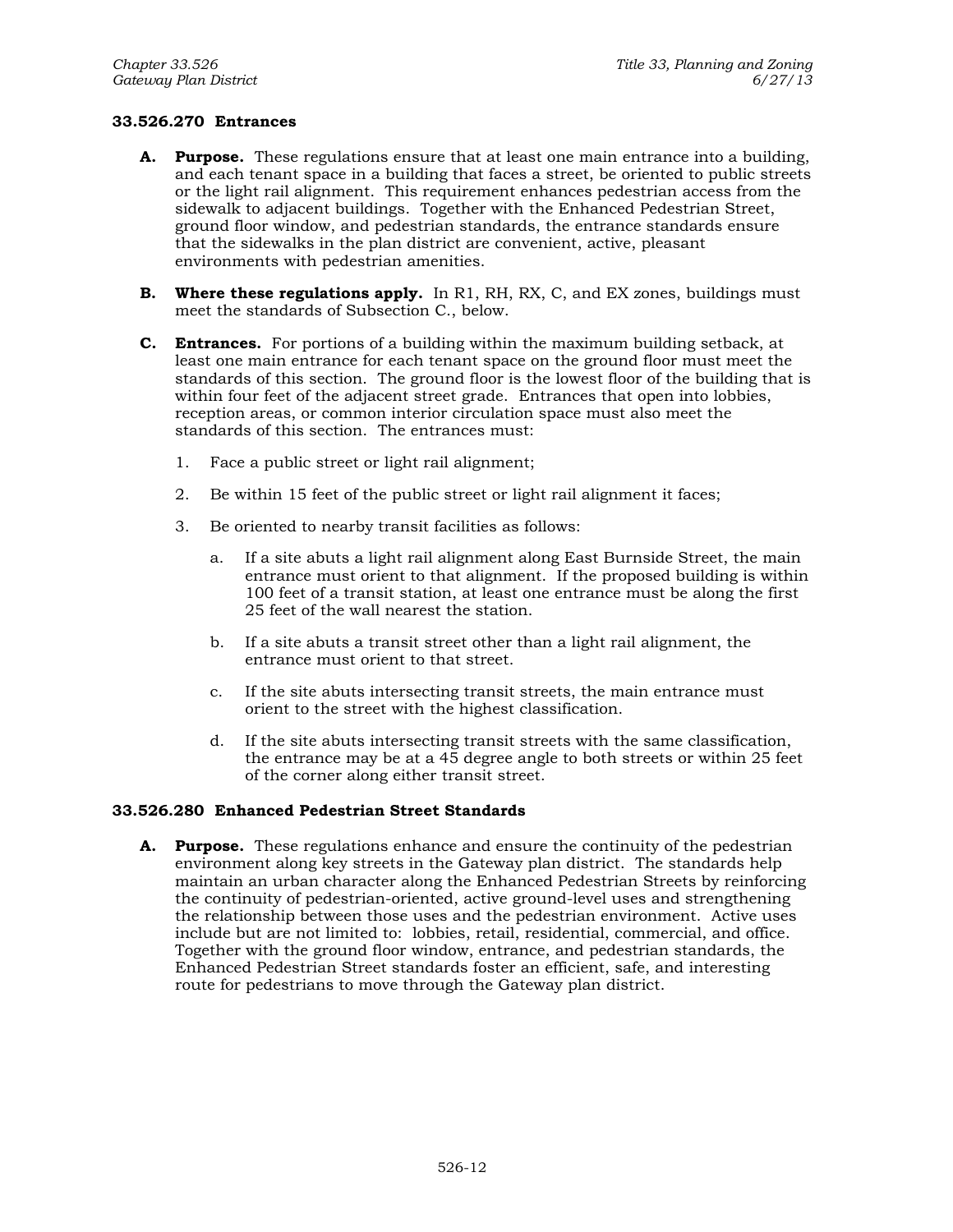- **C. Contents of a Gateway master plan.** In addition to the application requirements of Section 33.730.060, a Gateway master plan must contain the components listed below. The greater the level of detail in the plan, the less need for extensive reviews of subsequent phases. Conversely, the more general the details, the greater the level of review that will be required for subsequent phases. The plan must include:
	- 1. Floor area. How allowable floor area will be distributed throughout the site. This can be shown by location of buildings, by subareas of the site, or by amount assigned to each lot. Floor area may be reallocated within the site.
	- 2. Location of uses. The location of proposed uses on the site. If a use is allowed on the site, it may be located on a portion of the site where the zoning would otherwise not permit it. Regardless of use, the base zone development standards will apply.
	- 3. Housing.
		- a. The location, density, and general type of housing to be built. If residential development is required by the base zone, the plan must show how the requirement will be met. If the required housing is not proposed to be built in advance or concurrently with other development, the plan must demonstrate that the proposed location for housing is of suitable size and location for the required amount of housing. The plan must identify a schedule or development phase when the required housing will be built.
		- b. If the required housing is proposed for a location outside of the residentially-zoned area, the proposed site must meet the following requirements. The site must be under the applicant's control. The site must be vacant or used for surface parking, or have improvements with an assessed value less than one-third the value of the land. The site must be within the Gateway plan district and be zoned CX or EX. The proposed housing site must be of suitable size and location to be attractive for the required amount of housing.
	- 4. Minimum and maximum requirements. The total combined floor area for the entire site and for each use must be within the minimum required and maximum allowed, including bonus floor area, for the plan area. Floor area transfers outside of the Gateway master plan site are prohibited.
	- 5. Infrastructure capability. The plan must identify and link the development of each phase of the project to the provision of services necessary to meet the infrastructure service needs of the development associated with that phase.
	- 6. Circulation. The plan must identify a clear internal circulation system that joins the surrounding street system at logical points and meets the needs of pedestrians, bicyclists, and drivers.
	- 7. Open area. The plan must identify when and where the open area will be built.
	- 8. Connectivity. The plan must identify when and where the streets, accessways, and other internal connections will be built.
	- 9. Proposed reviews and criteria. Required reviews, such as design and other land use reviews, for all phases may be done as part of the initial master plan review, or may be done separately at the time of each new phase of development.